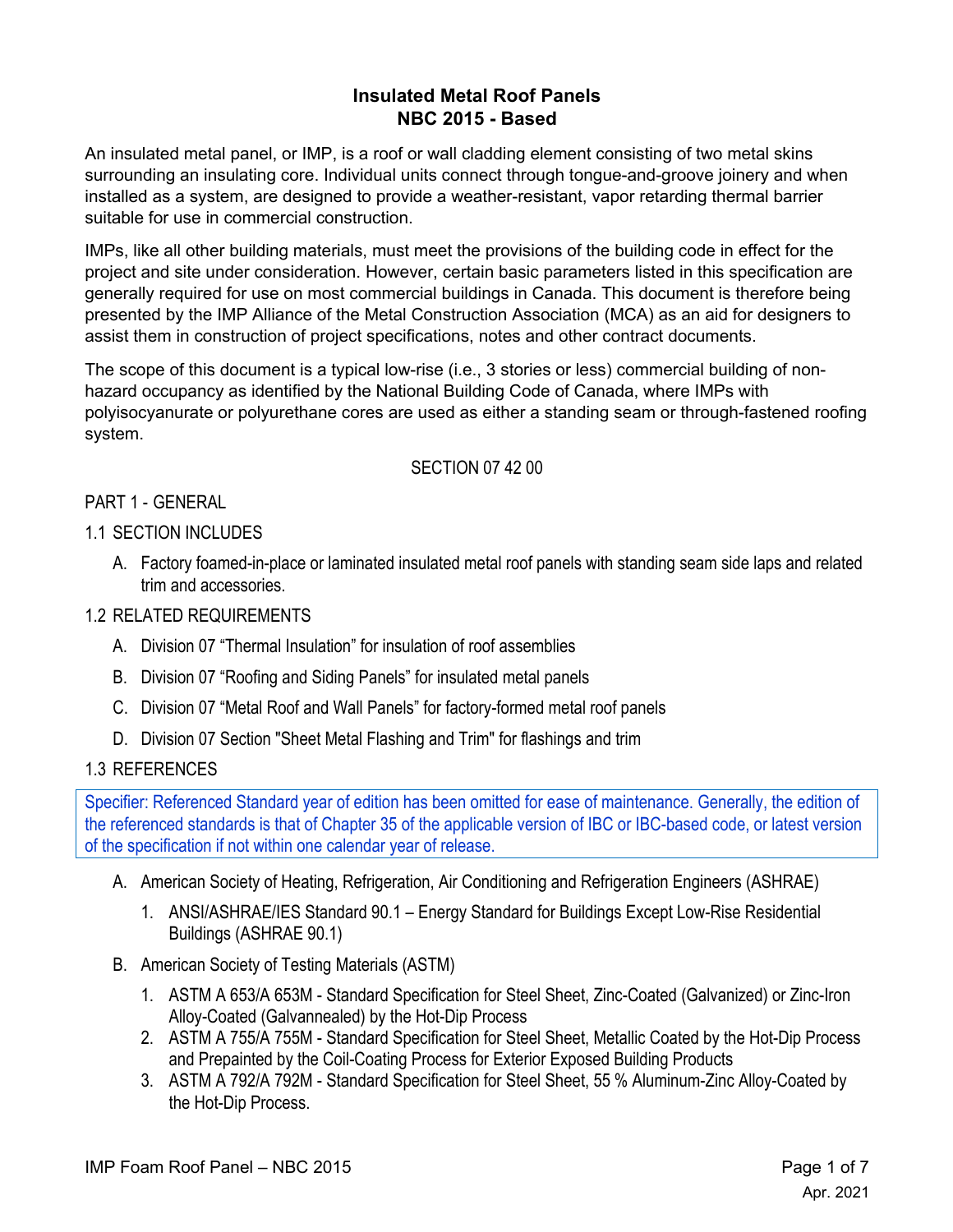- 4. ASTM A 924/924M Standard Specification for General Requirements for Steel Sheet, Metallic-Coated by the Hot-Dip Process
- 5. ASTM C 273/C 273M Standard Test Method for Shear Properties of Sandwich Core Materials
- 6. ASTM C 518 Standard Test Method for Steady-State Thermal Transmission Properties by Means of the Heat Flow Meter Apparatus
- 7. ASTM C 1363 Standard Test Method for Thermal Performance of Building Materials and Envelope Assemblies by Means of a Hot Box Apparatus
- 8. ASTM D 1621 Standard Test Method for Compressive Properties of Rigid Cellular Plastics
- 9. ASTM D 1622/D 1622M Standard Test Method for Apparent Density of Rigid Cellular Plastics
- 10. ASTM D 1623 Standard Test Method for Tensile and Tensile Adhesion Properties of Rigid Cellular **Plastics**
- 11. ASTM D 2126 Standard Test Method for Response of Rigid Cellular Plastics to Thermal and Humid Aging
- 12. ASTM D 2244 Standard Practice for Calculation of Color Tolerances and Color Differences from Instrumentally Measured Color Coordinates
- 13. ASTM D 4214 Standard Test Methods for Evaluating the Degree of Chalking of Exterior Paint Films
- 14. ASTM D 6226 Standard Test Method for Open Cell Content of Rigid Cellular Plastics
- 15. ASTM E 72 Standard Test Methods of Conducting Strength Tests of Panels for Building Construction
- 16. ASTM E 1592 Standard Test Method for Structural Performance of Sheet Metal Roof and Siding Systems by Uniform Static Air Pressure Difference
- 17. ASTM E 1646 Standard Test Method for Water Penetration of Exterior Metal Roof Panel Systems by Uniform Static Air Pressure Difference
- 18. ASTM E 1680 Standard Test Method for Rate of Air Leakage through Exterior Metal Roof Panel Systems
- 19. ASTM E 2322 Standard Test Method for Conducting Transverse and Concentrated Load Tests on Panels used in Floor and Roof Construction
- 20. ASTM E 2357 Standard Test Method for Determining Air Leakage Rate of Air Barrier Assemblies.
- C. FM Approvals (FM)
	- 1. FM 4471 Approval Standard for Class 1 Panel Roofs
- D. ICC Evaluation Service (ICC-ES)
	- 1. ICC-ES AC04 Acceptance Criteria for Sandwich Panels
- E. Underwriters Laboratories of Canada (ULC)
	- 1. ULC-S102: Standard Method of Test for Surface Building Characteristics of Building Materials and Assemblies
	- 2. ULC S 107: Methods of Fire Tests of Roof Coverings
	- 3. ULC-S124: Test for the Evaluation of Protective Coverings for Foamed Plastic
	- 4. ULC-S138: Standard Method of Test for Fire Growth of Insulated Building Panels in Full-Scale Room **Configuration**

#### 1.4 DESIGN REQUIREMENTS

A. The insulated metal roof panels shall be metal faced foam core sandwich panels produced on a [continuous | discontinuous] process manufacturing line under strict quality control and must be independently audited by a recognized audit facility/testing lab. The roof panel system (panel thickness, gauge, spans, connections) shall be designed to resist specified wind loads, thermally induced movement, and exposure to weather without failure.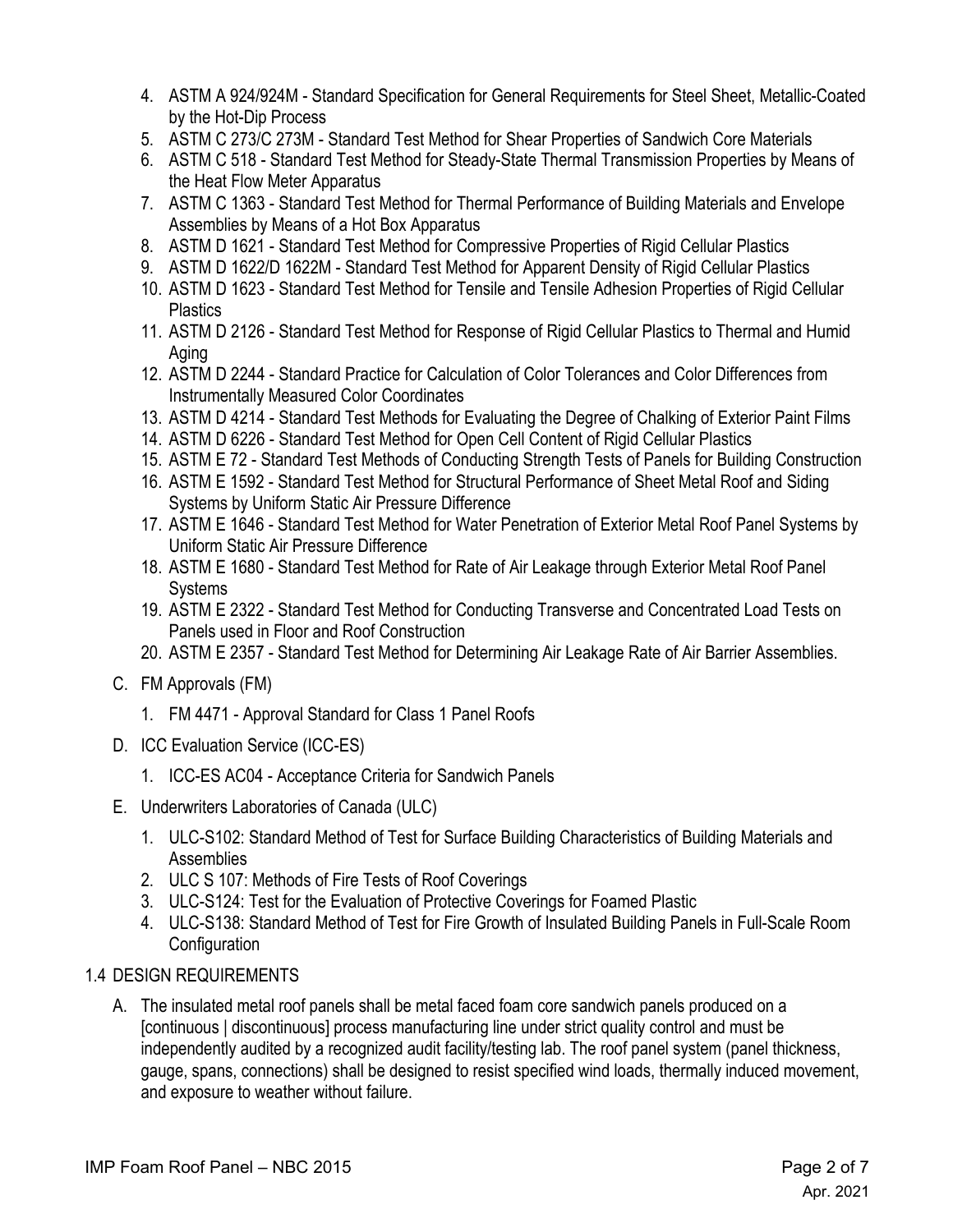# 1.5 DELIVERY STORAGE AND HANDLING

- A. Protect products of metal panel system during delivery, storage, and handling to prevent staining, denting, deterioration of components or other damage. Product panels and trim bundles during shipping.
	- 1. Deliver insulated metal panels in original containers with seals unbroken and labeled with manufacturer's name, product brand name and type, date of manufacture, and directions for storage.
	- 2. Store in accordance with manufacturer's written instructions.
	- 3. Cover insulated metal panels with temporary shelter and from direct sunlight until all components are installed.

# 1.6 WARRANTY

- A. Manufacturer's Warranty: Submit manufacturer's written two (2) year limited warranty providing materials to be free from defects in material and workmanship from the date of production excluding coil coatings and paint finishes that are covered under a separate warranty.
- B. Paint Finish Warranty: Submit Manufacturer's limited warranty on the exterior paint finish for adhesion to the metal substrate and on the exterior paint finish for chalk, fade, and cracking.

# Specifier: Choose applicable paint system specification.

- 1. Fluoropolymer (PVDF) Two-Coat System:
	- a. Chalk in excess of a numerical rating of eight (8) when measured in accordance with the standard procedures outlined in ASTM D 4214
	- b. Fade or change in color in excess of five (5) E units when calculated in accordance with ASTM D 2244. The color change is to be measured on exposed painted surface cleaned of surface soils and oxidation.
	- c. Failure of adhesion, peeling, checking, or cracking.
	- d. Warranty Period: Twenty (20) years from the date of Substantial Completion, or twenty (20) years and 3 months from the date of shipment from manufacturer's plant, whichever occurs first.
- 2. Silicone Modified Polyester (SMP) Two-Coat System:
	- a. Chalk in excess of a numerical rating of eight (8) when measured in accordance with the standard procedures outlined in ASTM D 4214
	- b. Fade or change in color in excess of five (5) E units when calculated in accordance with ASTM D 2244. The color change is to be measured on exposed painted surface cleaned of surface soils and oxidation.
	- c. Failure of adhesion, peeling, checking, or cracking.
	- d. Warranty Period: Twenty (20) years from the date of Substantial Completion, or twenty (20) years and 3 months from the date of shipment from manufacturer's plant, whichever occurs first.
- C. Unpainted Finish Warranty: Submit manufacturers limited warranty against rupture, structural failure, or perforation of exterior roof panels due to normal atmospheric corrosion within a period of 20 years from date of manufacture.
- D. Installer's Warranty: The installation contractor shall issue a separate warranty against defects in installed materials and workmanship, beginning from the date of substantial completion of the installation.

# PART 2 - MATERIALS

#### 2.1 APPROVED MANUFACTURERS

A. All Weather Insulated Panels; 929 Aldridge Rd.; Vacaville, CA 95688; (888) 970-2947; sales@awipanels.com; www.awipanels.com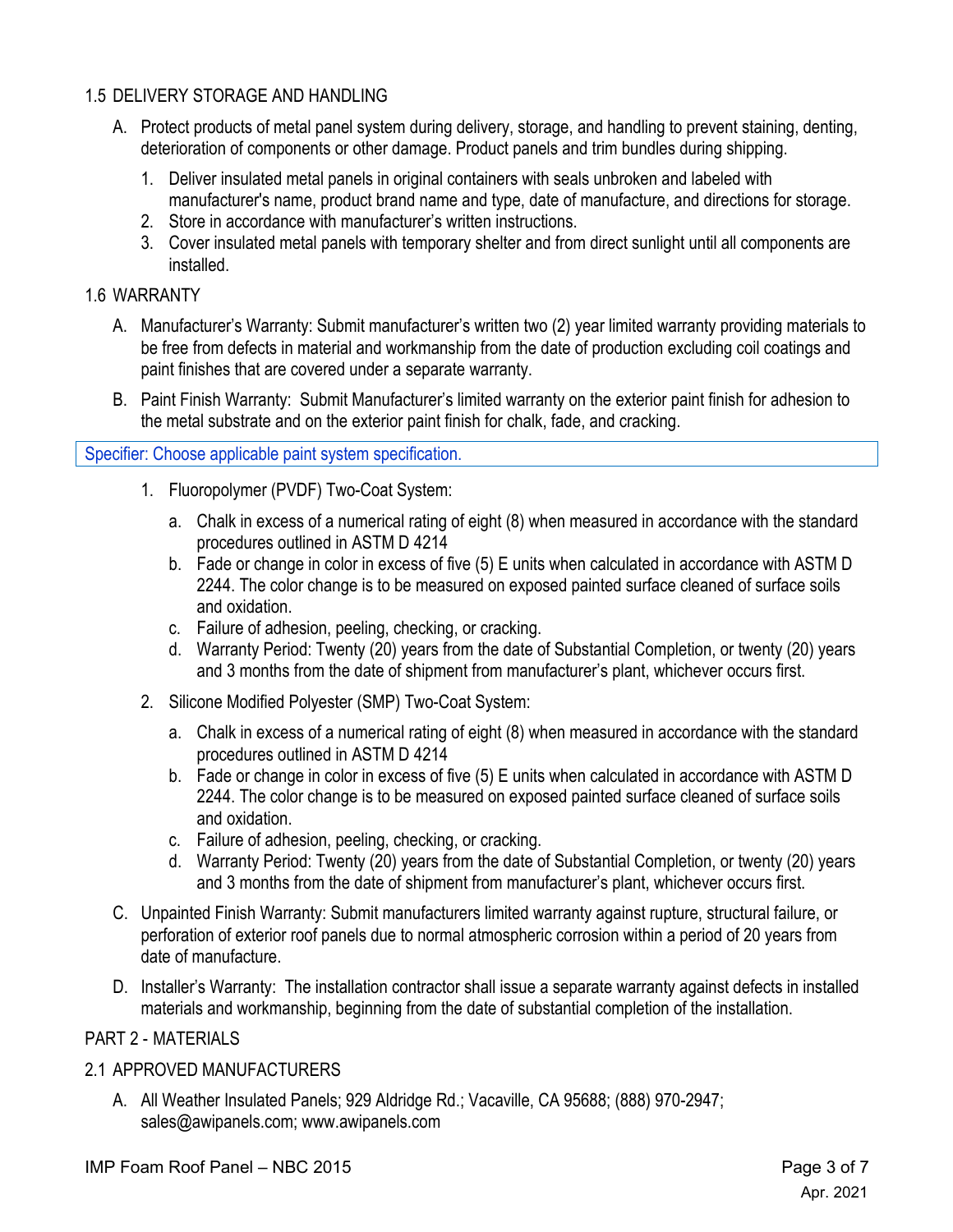- B. ATAS International; 6612 Snowdrift Rd.; Allentown, PA 18106; (800) 468-1441; info@atas.com; www.atas.com
- C. CENTRIA; 1550 Coraopolis Heights Road Suite 500; Moon Township, PA 15108; (888) 254-7099; info@centria.com; www.centria.com
- D. Green Span Profiles; 21200 FM 362; Waller TX 77484; (844) 807-7400; info@gsplc.com; www.greenspanprofiles.com
- E. Kingspan Insulated Panels, Inc.; 726 Summerhill Dr.; DeLand, FL 32724; (877) 638-3266; info@kingspanpanels.us; www.kingspan.com
- F. Metl-Span; 1720 Lakepointe Dr. Suite 101; Lewisville TX 75057; (877) 585-9969; info@metlspan.com; www.metlspan.com
- G. Norbec Inc.; 97 Rue de Vaudreuil, Boucherville, QC J4B 1K7; (877) 667-2321; info@norbec.com; www.norbec.com
- H. TrueCore; 801 Hunter Industrial Park Road; Laurens SC 29360; (864) 300-4131; info@truecorepanels.com; www.truecorepanels.com

# 2.2 PERFORMANCE REQUIREMENTS

- A. Structural performance
	- 1. Resistance to loads applied normal to the plane of the roof panel shall be as determined by suitable pressure chamber test (positive or negative loading) such as ASTM E 72, ASTM E 2322, or ASTM E 1592 applied in accordance with common industry practice and published guidance from a recognized third-party evaluation criteria such as ICC-ES (AC04) or IAPMO (UES)
		- a. Dead, Roof Live, Snow and Wind Loads: As determined by applicable building code or referenced standard.
		- b. Roof Live and Snow Load Deflection Limit: [L/180 | L/240 | L/
		- c. Wind Load Deflection Limit (under service level loads): [L/180 | L/240 | L/\_\_\_]
- B. Fire Performance

Specifier: Choose required roof classification for external fire per NBC or local code requirements.

- 1. Insulated Metal Panels shall be approved for use in a Class [A | A or B | A, B or C] roofing assembly when tested in accordance with CAN/ULC S107
- 2. Foam plastic insulating core shall be tested to CAN/ULC S102 and shall have a Flame Spread Index less than or equal to 500.

Specifier: Choose paragraph 3 or 4 below on the basis of applicability of NBC 3.1.4 (combustible construction) or 3.1.5.6 (noncombustible construction) respectively.

- 3. Insulated Metal Panels shall be protected by a thermal barrier meeting the requirements of Classification B when tested to CAN/ULC-S124.
- 4. Insulated Metal Panels shall be tested to and meet the criteria of CAN/ULC-S138.

Specifier: Retain or delete the following paragraph on the basis of FM Global insurability requirements for the project.

5. Insulated Metal Panel assemblies shall have a FM Approvals Class 1 rating for metal panel roofs in accordance with FM 4471.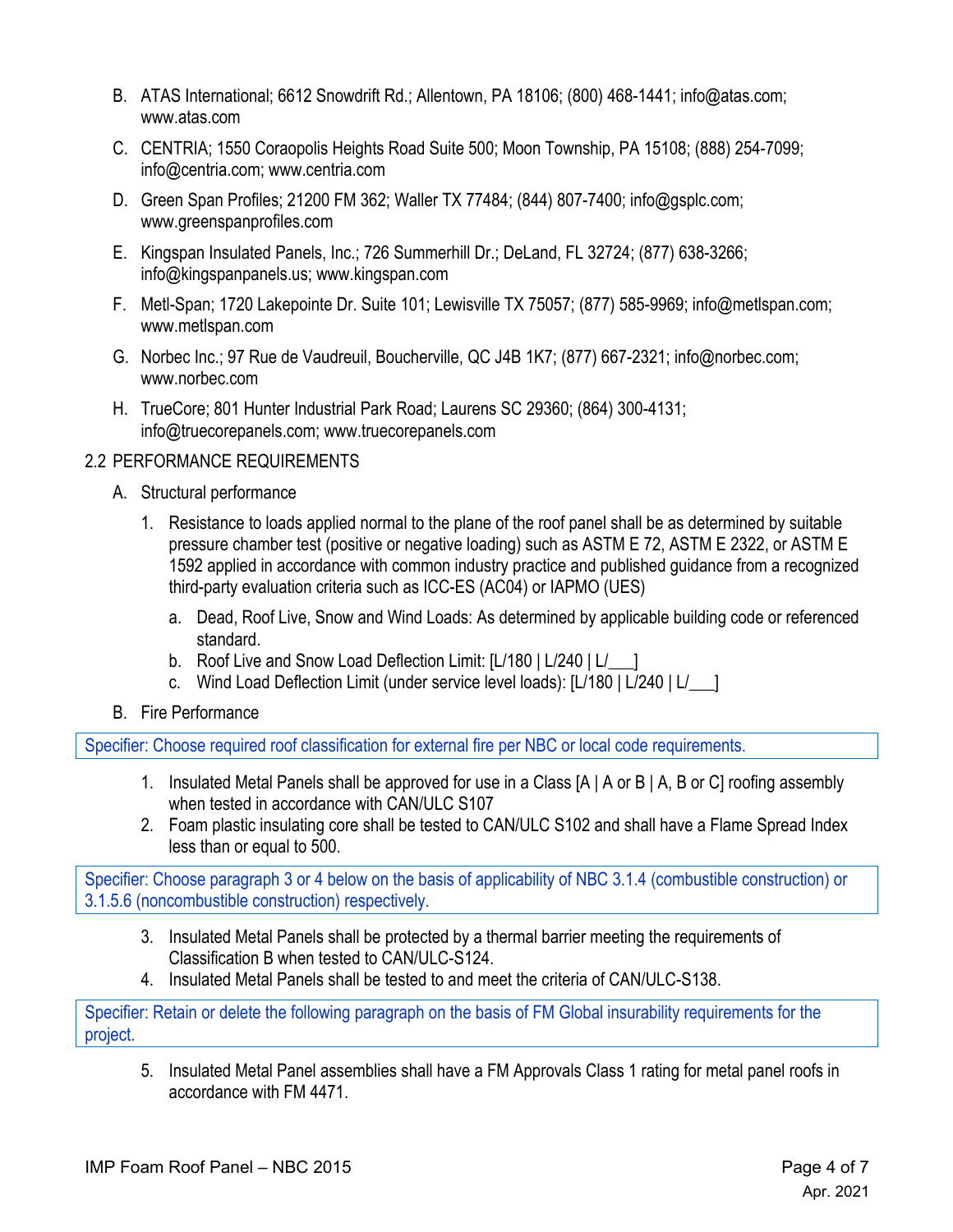# C. Thermal Performance:

Specifier: Choose U-factor or R-value requirements per NECCB or applicable building energy efficiency standard. Compliance via U-factor requires item 1, while compliance via R-value requires both items 2 and 3.

- 1. Assembly Heat Transfer Coefficient (U-factor) shall be determined by ASTM C 1363. Tested specimen must include at least two engaged side joints. Air film allowance shall be from ASHRAE 90.1 Section A9.4.1
- 2. Thermal Resistance (R-factor) of the foam core shall be determined by dividing the core nominal thickness by the k-factor for each product.

Specifier: The thermal conductivity of foam plastic changes with temperature. Many manufacturers test at 24°C mean for comparability with fiberglass insulation. However, other temperatures may be used based on the use, occupancy and location of the building. The options shown below, 4.4°C mean (3.a.), or 24°C mean (3.b.) are common temperatures used in the industry and are recommended in ASTM C1058. Generally, only one is chosen.

- 3. Thermal Conductivity (k-factor) shall be determined by ASTM C 518 at the following temperature:
	- a.  $4.4^{\circ}$ C (40 $^{\circ}$ F) mean: Hot side ambient of 24 $\pm$ 5 $^{\circ}$ C (75 $\pm$ 9 $^{\circ}$ F), cold side ambient of -15 $\pm$ 5 $^{\circ}$ C (5 $\pm$ 9 $^{\circ}$ F)
	- b. 24°C (75°F) mean: Hot side ambient of 38±5°C (100±9°F), cold side ambient of 10±5°C (50±9°F)
- D. Air Infiltration: Assemblies of materials and components (sealants, tapes, etc.) shall have an average air leakage no more than 0.2 l/s·m2 (0.04 cfm/ft2) under a pressure differential of 75 Pa (1.57 psf) when tested in accordance with ASTM E 1680 or ASTM E 2357.
- E. Weather Protection: Provide IMP system tested in accordance with ASTM E 1646 under a pressure differential of 960 Pa (20 psf) for a test duration of 120 minutes.

### 2.3 INSULATED METAL ROOF PANELS

Specifier: Retain or delete from the following paragraphs consistent with the roof panel configurations for the project. Paragraph A is for standing seam roof systems and Paragraph B is for exposed fastener roof systems.

- A. The insulated metal roof panel shall have a side joint with an offset tongue and groove on the interior side and a trapezoidal or vertical standing seam exterior design, permitting exterior side installation and fasteners completely concealed within side joint. [Factory Applied sealants shall be provided in the standing seam joint.] Fasteners shall be per manufacturer's fastening schedule and positively restrain the face sheet of the panel and adequately transfer loads to the structural supports.
- B. Insulated metal roof panels shall have a side joint with an offset tongue and groove on the interior side and a lapped rib exterior design with exposed fasteners permitting exterior side installation. Fasteners shall be per manufacturer's fastening schedule and positively restrain the face sheet of the panel and adequately transfer loads to the structural supports.

Specifier: Choose U-factor or R-value requirements per NECCB or applicable building energy efficiency standard. U-factor compliance requires item C, while R-value compliance requires item D.

- C. Provide Insulated Metal Panel assembly with a maximum Heat Transfer Coefficient (U-factor) of [ \_\_\_  $W/m^2 °C$  (  $Btu/hr·ft^2·°F$ ) | As shown on drawings].
- D. Provide Insulated Metal Panels with a minimum R-factor of [ \_\_\_ m<sup>2</sup>·°C/W ( \_\_ hr·ft<sup>2·°</sup>F/Btu) | As shown on drawings].

Specifier: Delete or retain the following two sections as necessary to accommodate painted and unpainted roof panels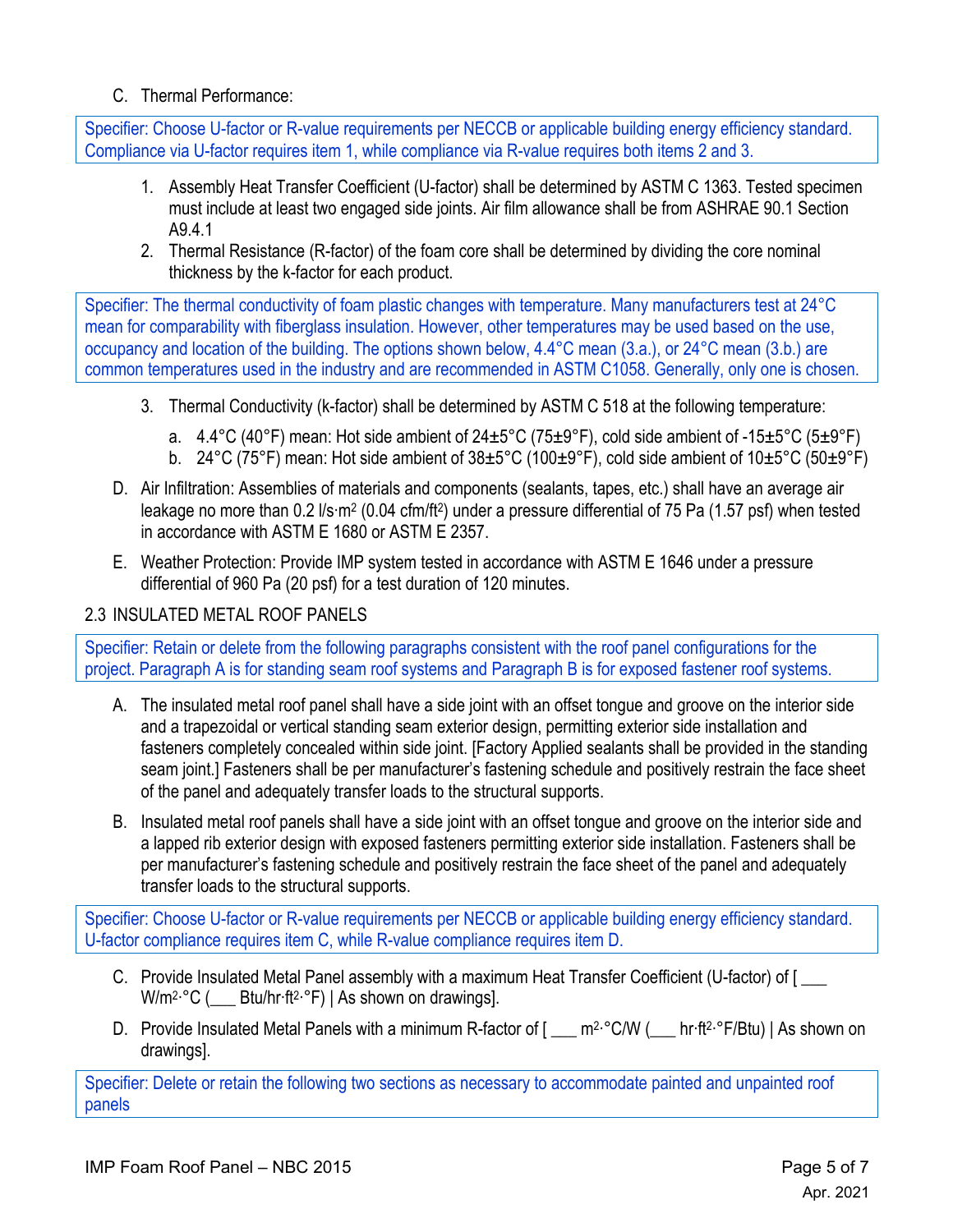- E. Painted exterior metal cover: G90 galvanized coated steel conforming to ASTM A 653M or AZM150 aluminum-zinc (Galvalume) alloy coated steel, conforming to ASTM A 792M, minimum Grade 230, prepainted by the coil-coating process per ASTM A 755. General requirements as provided by ASTM A 924.
	- 1. The exterior profile shall be [one of the manufacturer's standard panel profiles | as shown on drawings]
	- 2. Nominal Uncoated Thickness: [0.48mm (0.019 inch) | 0.61mm (0.024 inch) | 0.74mm (0.029 inch)] minimum
	- 3. Finish: [Fluoropolymer (PVDF) Two-Coat System | Silicone Modified Polyester (SMP) Two-Coat System]
		- a. Thickness: 0.025 mm (1.0 mil) nominal dry film thickness
	- 4. Color: [As shown on drawings | As selected by Architect from manufacturer's standard colors | Match Architect's custom color]
- F. Unpainted exterior metal cover: AZM150 aluminum-zinc (Galvalume) alloy coated steel, conforming to ASTM A 792M, minimum Grade 230. General requirements as provided by ASTM A 924M.
	- 1. The exterior profile shall be [one of the manufacturer's standard panel profiles | as shown on drawings]
	- 2. Nominal Uncoated Thickness as follows:
		- a. Through-fastened profiles: [0.48mm (0.019 inch) | 0.61mm (0.024 inch) | 0.74mm (0.029 inch)] minimum
		- b. Standing seam profiles: [0.48mm (0.019 inch) | 0.61mm (0.024 inch) | 0.74mm (0.029 inch)] minimum
	- 3. Finish: Acrylic Coated
- G. Interior metal cover. G90 galvanized coated steel conforming to ASTM A 653M or AZM150 aluminum-zinc (Galvalume) alloy coated steel, conforming to ASTM A 792M, minimum Grade 230, pre-painted by the coilcoating process per ASTM A 755. General requirements as provided by ASTM A 924M.
	- 1. The interior profile shall be [one of the manufacturer's standard panel profiles | as shown on drawings]
	- 2. Nominal Uncoated Thickness: [0.48mm (0.019 inch) | 0.61mm (0.024 inch) | 0.74mm (0.029 inch)] minimum
	- 3. Finish: [Polyester Two-Coat System | Silicone Modified Polyester (SMP) Two-Coat System | [Fluoropolymer (PVDF) Two-Coat System]
		- a. Thickness: 0.025mm (1.0 mil) nominal dry film thickness
	- 4. Color: [Manufacturer's Standard White | As Shown on drawings]
- H. The foam core shall meet or exceed the following physical properties:
	- 1. Compressive Strength (ASTM D 1621): 138 kPa (20 psi) minimum
	- 2. Density, in-place (ASTM D 1622): 32-42 kg/m3 (2.0-2.6 lb/ft3)
	- 3. Shear Strength (ASTM C 273): 193 kPa (28 psi) minimum
	- 4. Tensile Adhesion (ASTM D 1623): 207 kPa (30 psi) minimum
	- 5. Closed Cell Content (ASTM D 6226): 90% minimum
	- 6. Dimensional Stability (ASTM D 2126): 14 day aged <1% change at -30°C (-22°F), Dry Heat 70°C (158°F), Humid heat 70°C (158°F)

# 2.4 METAL ROOF PANEL ACCESSORIES

A. Flashings: The insulated metal panel manufacturer shall furnish either the formed metal flashings or the flat stock in the same gauge, color, and paint finish system as the panel facings